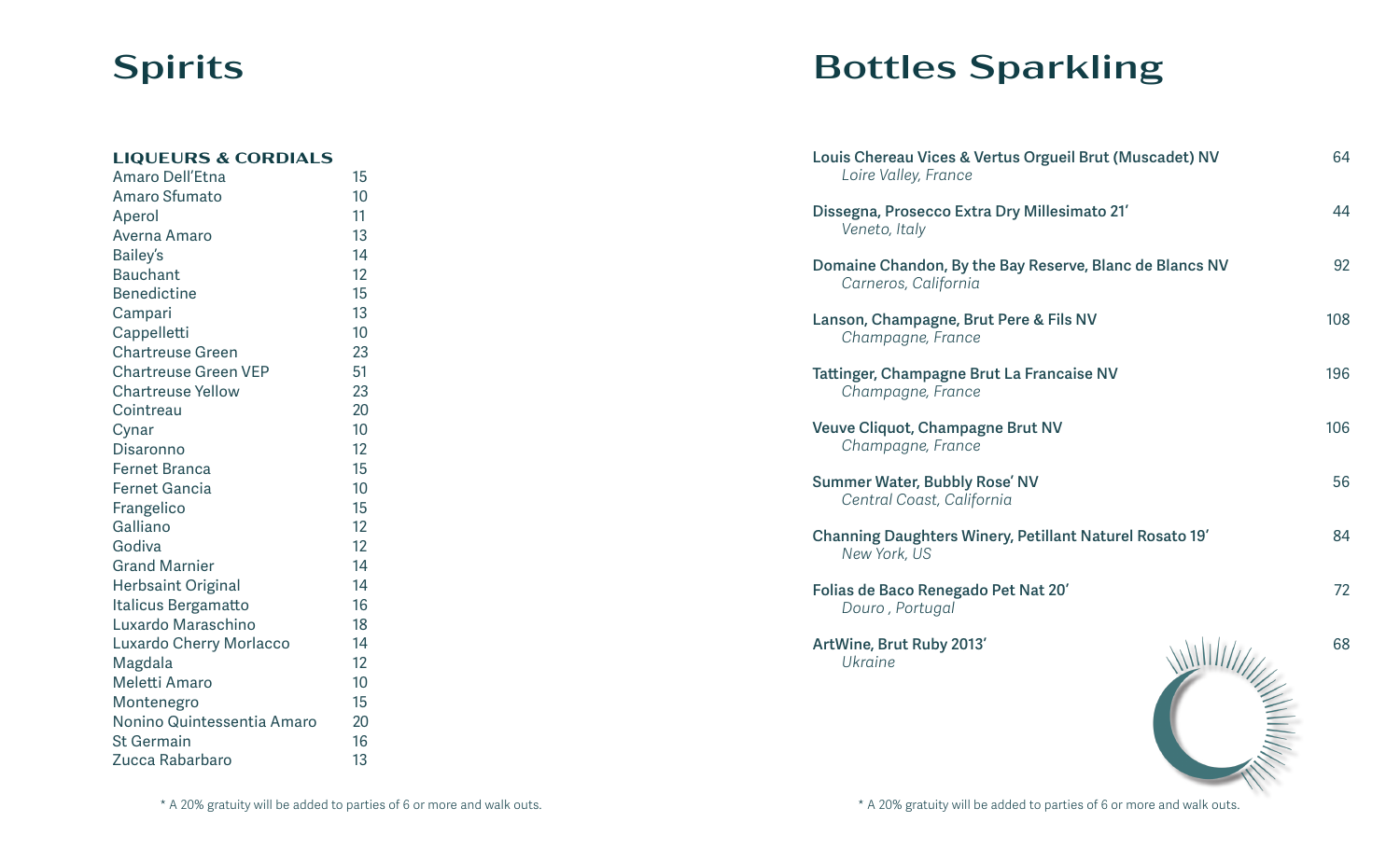# Bottles Rose'/Orange

| Chateau de Montgueret Rose' D'Anjou 21'<br>Loire Valley, France            | 56 |
|----------------------------------------------------------------------------|----|
| Day Wines Lemonade, Rose' 21'<br>Willamette Valley, Oregon                 | 60 |
| <b>Steininger, Cabernet Sauvignon 21'</b><br>Niederosterreich, Austria     | 48 |
| Forlorn Hope, Queen of the Sierra Rose' 21<br>Calaveras County, California | 72 |
| Vinobiza, Kisi Quevri 18'<br>Georgia                                       | 64 |
| Stekar, Gorisla Brda Pinot Gris Sivi 20'<br>Primorska, Slovenia            | 64 |
| Field Recordings Winery, Skins 20'<br>Paso Robles, California              | 56 |
| Troupis Winery, Hoof & Lur Moschofilero 21'<br>Peloponnese, Greece         | 54 |

## Spirits

| <b>AMERICAN WHISKEY</b>          |    | <b>JAPANESE WHISKEY</b> |    |
|----------------------------------|----|-------------------------|----|
| <b>&amp; BOURBON</b>             |    | Nikka Coffey Grain      | 26 |
| <b>Basil Hayden</b>              | 18 | <b>Suntory Toki</b>     | 16 |
| <b>Blanton's</b>                 | 22 |                         |    |
| E.H. Taylor Single Barrel        | 24 | <b>SCOTCH WHISKEY</b>   |    |
| Eagle Rare 10 yr                 | 14 | <b>Balvenie 14</b>      | 34 |
| <b>Elijah Craig Barrel Proof</b> | 24 | GlenDronach 12          | 26 |
| <b>Four Roses</b>                | 16 | GlenDronach 18          | 80 |
| <b>High West Double Rye</b>      | 16 | Glenlivet 12            | 21 |
| Larceny Bourbon                  | 11 | Glenlivet 18            | 54 |
| <b>Makers Mark</b>               | 12 | <b>Highland Park 12</b> | 23 |
| Old Forester 1897                | 20 | Johnnie Walker Black    | 14 |
| <b>Rittenhouse Rye</b>           | 12 | Johnnie Walker Blue     | 90 |
| <b>Templeton Rye</b>             | 14 | Macallan 12             | 34 |
| <b>Wiggly Bridge Bourbon</b>     | 28 | <b>Monkey Shoulder</b>  | 13 |
| Woodford's                       | 15 |                         |    |
| <b>IRISH WHISKEY</b>             |    |                         |    |

| 24 |
|----|
| 12 |
| 43 |
| 13 |
|    |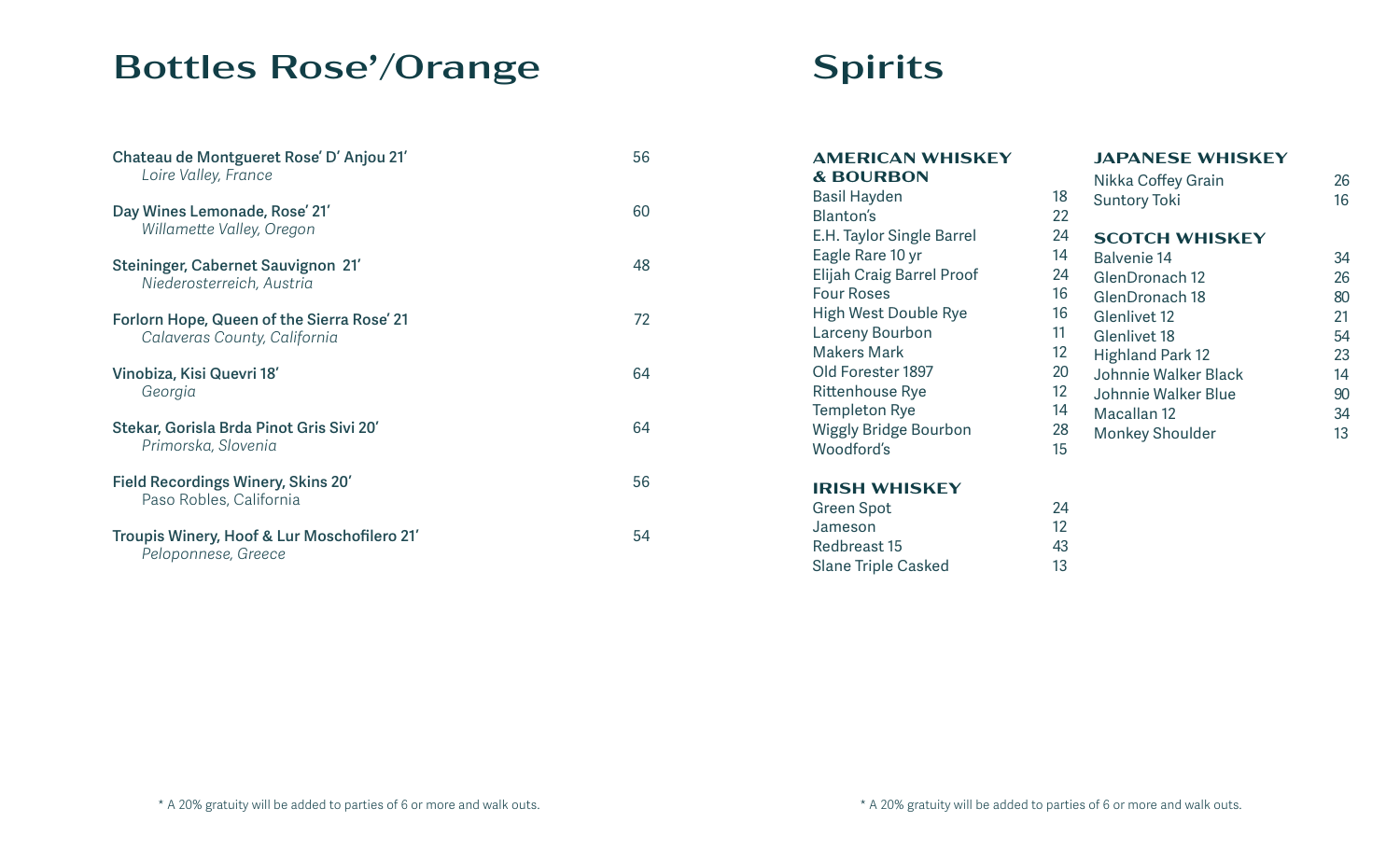### **Spirits**

#### **VODKA**

#### Barren's Sugar Kelp Vodka 14 Belvedere Belvedere Lake Bartezek 13 Chopin **Grey Goose** Ice Pik Ketel One Ketel One Citron Ketel One Orange **Titos**

### **GIN**

| 16 |
|----|
| 20 |
| 11 |
| 12 |
| 10 |
| 14 |
| 14 |
| 22 |
| 14 |
| 12 |
|    |

#### **RUM**

| Bacardi 8                       | 12 |
|---------------------------------|----|
| <b>Bacardi Superior</b>         | 10 |
| <b>Barbancourt 8yr</b>          | 12 |
| Captain Morgan                  | 10 |
| Diplomatico Reserva Exclusiva   | 20 |
| <b>Goslings Black Seal</b>      | 10 |
| Plantation Isle of Fiji         | 12 |
| <b>Plantation Original Dark</b> | 1Ω |
|                                 |    |

#### **AGAVE**

| 14 | <b>Banhez Joven Mezcal</b>   | 11 |
|----|------------------------------|----|
| 12 | <b>Bozal Ensemble Mezcal</b> | 24 |
| 13 | Casa Noble Reposado          | 23 |
| 12 | Casamigos Blanco             | 19 |
| 13 | Casamigos Anejo              | 21 |
| 10 | Cazadores Blanco             | 10 |
| 12 | Clase Azul Reposado          | 56 |
| 12 | Del Maguey Chichicapa        | 28 |
| 12 | Del Maguey Tobala            | 50 |
| 11 | Del Maguey Vida              | 16 |
|    | Don Julio Anejo 1942         | 67 |
|    | <b>Espolon Blanco</b>        | 12 |
| 16 | Espolon Reposado             | 12 |
| 20 | <b>Illegal Joven Mezcal</b>  | 20 |
| 11 | Illegal Reposado Mezcal      | 24 |
| 12 | <b>Illegal Anejo Mezcal</b>  | 36 |
| 10 | Machetazo Salmiana Mezcal    | 20 |
| 14 | Montelobos Espadin Mezcal    | 16 |
| 14 | Partida Anejo                | 20 |
| 22 | Patron                       | 24 |
| 14 | Teremana Reposado            | 13 |
| 12 | Tequila Ocho Anejo           | 33 |
|    | Xicaru Silver Mezcal         | 13 |

# Bottles White

| Nik Weis St Urbans-Hof, Urban Riesling 20'<br>Mosel, Germany                                | 44 |
|---------------------------------------------------------------------------------------------|----|
| Tegernseerhof, Terrassen Riesling 19'<br>Wachau, Austria                                    | 72 |
| Senorio de Astobiza, Txacoli de Alava Single Vinyard Estate<br><b>Basque Country, Spain</b> | 60 |
| Bodega Gorosti, Flysch Txakolina 21'<br><b>Basque Country, Spain</b>                        | 52 |
| Domaine, Nerantzi, Assyrtiko 21'<br>Macedonia, Greece                                       | 56 |
| Domaine de la Fruitere, Folle Blanche 19'<br>Loire Valley, France                           | 36 |
| Arcan, Rias Baixas Albarino 15'<br>Galicia, Spain                                           | 52 |
| Mattias et Emile Robin, Sancerre Origine 20'<br>Loire Valley, France                        | 92 |
| Cadre Wines, Stone Blossom Sauvignon Blanc 20'<br>Edna Valley, California                   | 56 |
| Undurraga Reserva Sauvignon Blanc 21'<br>Maipo Valley, Chile                                | 52 |
| Haarmeyer Wine Cellers, St. Rey Chenin Blanc 21'<br>Central Valley, California              | 48 |
| Tiefenbrunner, Sudtirol Pinot Grigio 20'<br>Alto Adige, Italy                               | 36 |

\* A 20% gratuity will be added to parties of 6 or more and walk outs. <br>\* A 20% gratuity will be added to parties of 6 or more and walk outs.